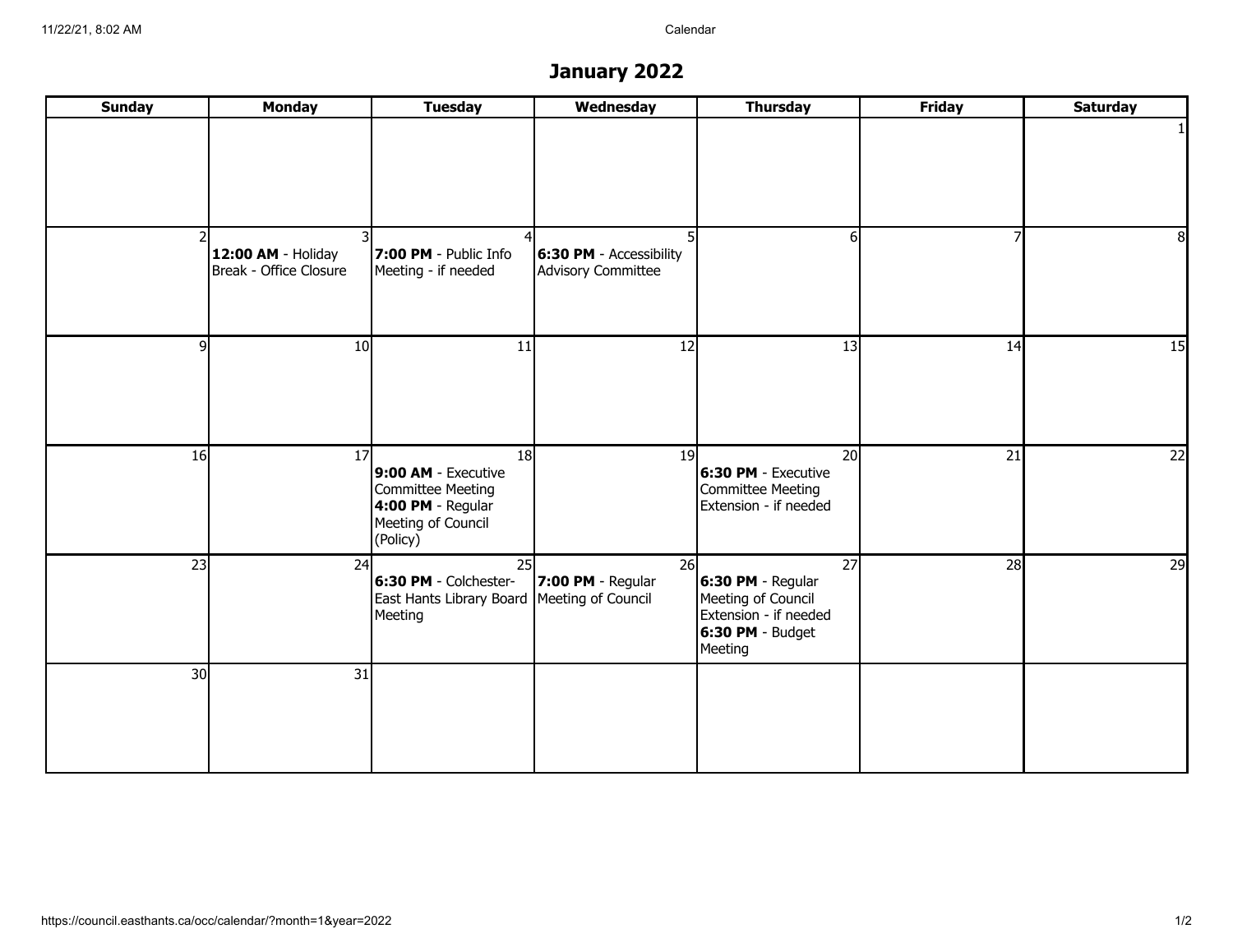# **February 2022**

| <b>Sunday</b>   | <b>Monday</b>                                  | <b>Tuesday</b>                                                                                        | Wednesday                                     | <b>Thursday</b>                                                                                          | <b>Friday</b> | <b>Saturday</b> |
|-----------------|------------------------------------------------|-------------------------------------------------------------------------------------------------------|-----------------------------------------------|----------------------------------------------------------------------------------------------------------|---------------|-----------------|
|                 |                                                | 7:00 PM - Public Info<br>Meeting                                                                      | 6:30 PM - Accessibility<br>Advisory Committee | $6:30$ PM - Budget<br>Meeting                                                                            |               |                 |
| 6               |                                                | 8<br>6:30 PM - Budget<br>Meeting                                                                      | q                                             | 10 <sup>1</sup><br>$ 6:30$ PM - Budget<br>Meeting                                                        | 11            | 12              |
| 13              | 14                                             | 15<br>9:00 AM - Executive<br>Committee Meeting<br>4:00 PM - Regular<br>Meeting of Council<br>(Policy) | 16 <sup>l</sup>                               | 17<br>6:30 PM - Executive<br>Committee Meeting<br>Extension - if needed<br>$6:30$ PM - Budget<br>Meeting | 18            | 19              |
| 20 <sup>1</sup> | 21<br>12:00 AM - Family Day -<br>Office closed | 22                                                                                                    | 23<br>7:00 PM - Regular<br>Meeting of Council | 24<br>$6:30$ PM - Regular<br>Meeting of Council<br>Extension - if needed                                 | 25            | 26              |
| 27              | 28                                             |                                                                                                       |                                               |                                                                                                          |               |                 |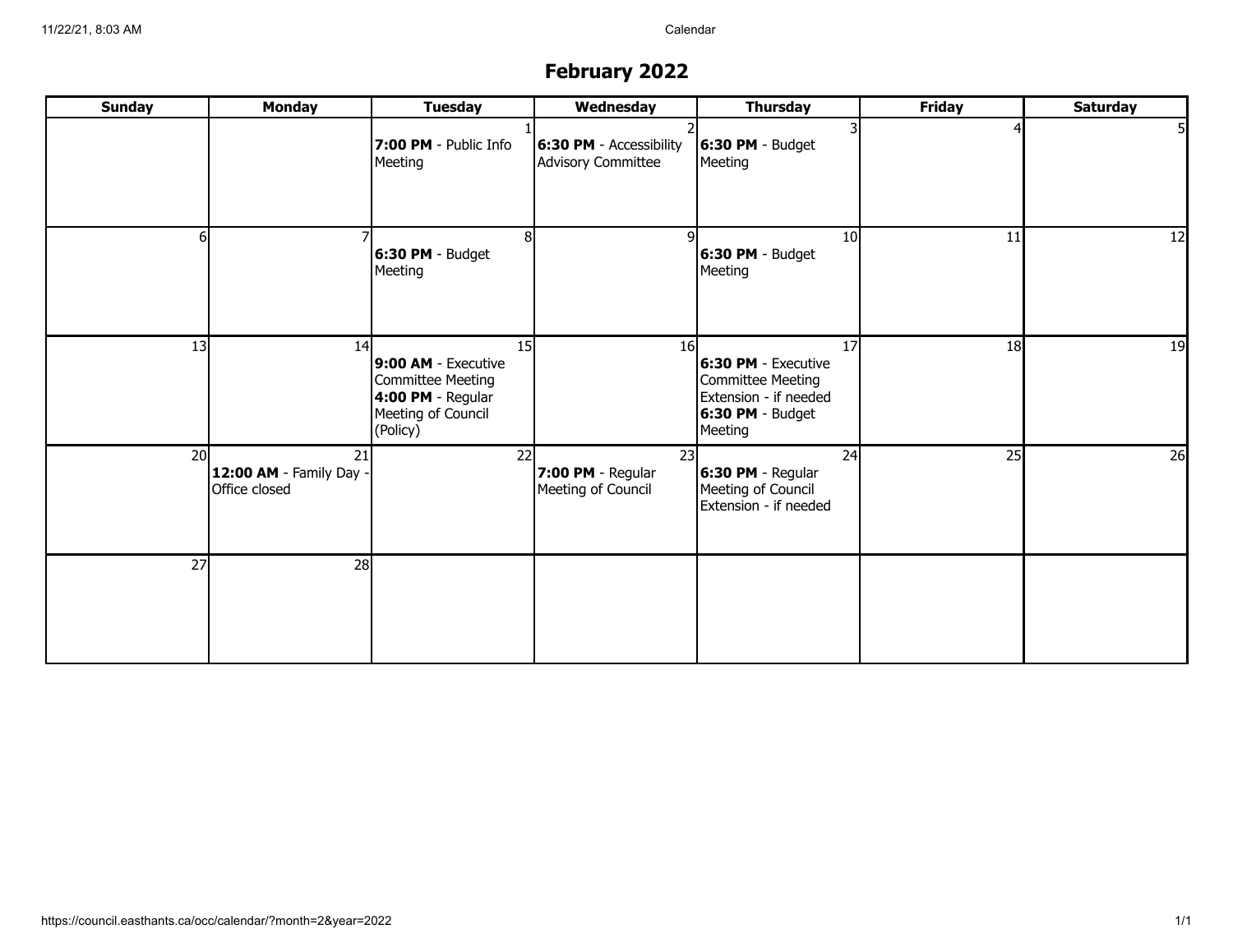#### **March 2022**

| <b>Sunday</b> | <b>Monday</b>                   | <b>Tuesday</b>                                                                                | Wednesday                                                  | <b>Thursday</b>                                                                | <b>Friday</b>                          | <b>Saturday</b> |
|---------------|---------------------------------|-----------------------------------------------------------------------------------------------|------------------------------------------------------------|--------------------------------------------------------------------------------|----------------------------------------|-----------------|
|               |                                 | 7:00 PM - Public Info<br>Meeting                                                              | 6:30 PM - Accessibility<br>Advisory Committee              | 7:00 PM - Fire Advisory<br>Committee                                           |                                        |                 |
| հ             |                                 |                                                                                               | 9l                                                         | 10                                                                             | 11                                     | 12              |
| 13            | 14<br>12:00 AM - MARCH<br>BREAK | 15 <sup>1</sup><br>12:00 AM - MARCH<br><b>BREAK</b>                                           | 16I<br>12:00 AM - MARCH<br>BREAK                           | 17<br>12:00 AM - MARCH<br><b>BREAK</b>                                         | 18<br>12:00 AM - MARCH<br><b>BREAK</b> | 19              |
| 20            | 21                              | 22<br>9:00 AM - Executive<br>Committee<br>4:00 PM - Regular<br>Meeting of Council<br>(Policy) | 23                                                         | 24<br>6:30 PM - Executive<br><b>Committee Meeting</b><br>Extension - if needed | 25                                     | 26              |
| 27            | 28                              | 29                                                                                            | 30 <sup>l</sup><br>7:00 PM - Regular<br>Meeting of Council | 31<br>6:30 PM - Regular<br>Meeting of Council<br>Extension - if needed         |                                        |                 |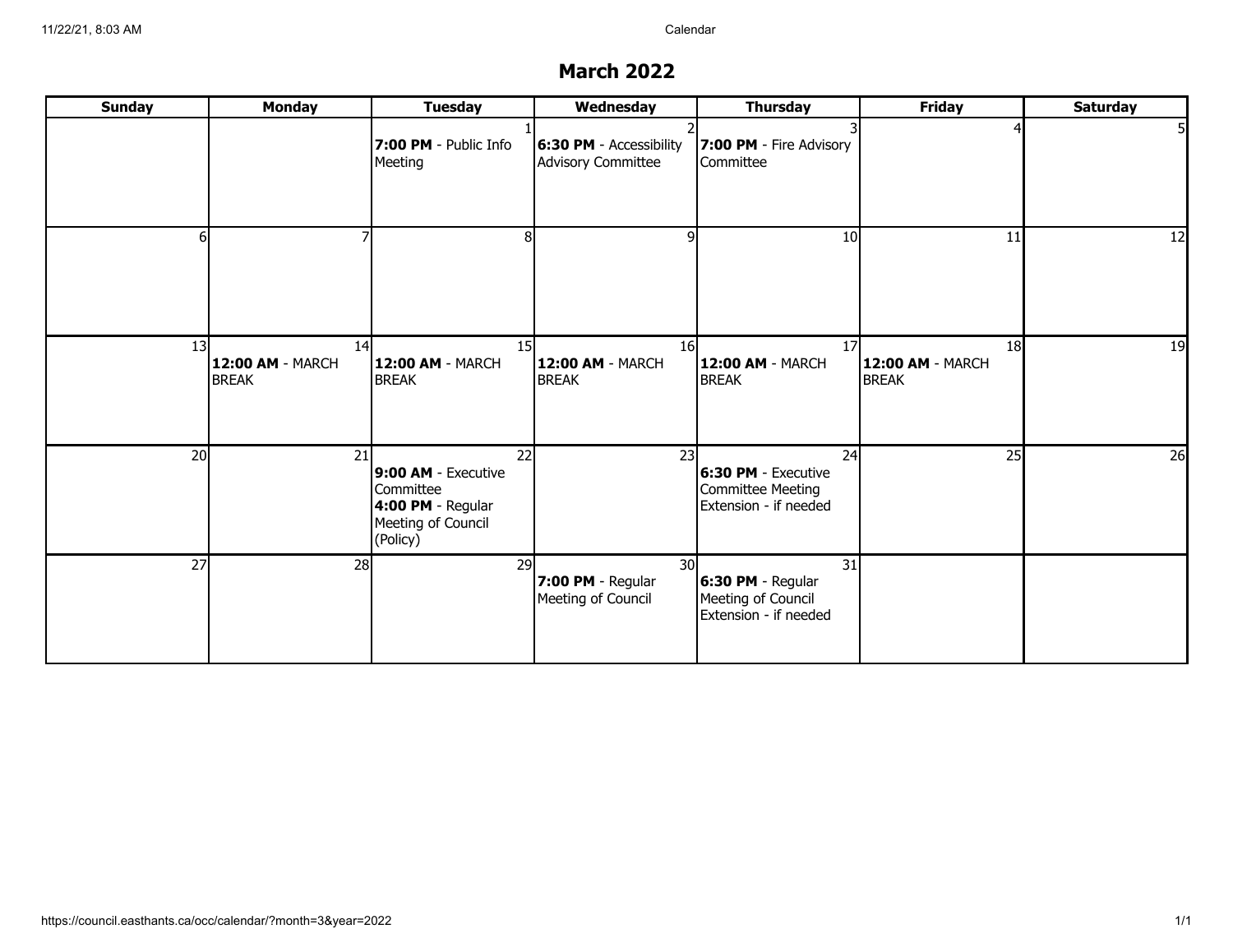## **April 2022**

| <b>Sunday</b>   | <b>Monday</b>                                                  | <b>Tuesday</b>                                                                                        | Wednesday                                                                              | <b>Thursday</b>                                                                | <b>Friday</b>                                                            | <b>Saturday</b> |
|-----------------|----------------------------------------------------------------|-------------------------------------------------------------------------------------------------------|----------------------------------------------------------------------------------------|--------------------------------------------------------------------------------|--------------------------------------------------------------------------|-----------------|
|                 |                                                                |                                                                                                       |                                                                                        |                                                                                |                                                                          |                 |
|                 |                                                                | 7:00 PM - Public Info<br>Meeting                                                                      | 61<br>$ 6:30$ PM - Accessibility<br>Advisory Committee                                 |                                                                                | 81                                                                       | q               |
| 10 <sup>1</sup> | 11                                                             | 12                                                                                                    | 13 <sup>1</sup><br><b>7:00 PM</b> - East Hants<br>Source Water Protection<br>Committee | 14                                                                             | 15 <sup>1</sup><br>12:00 AM - Good Friday<br>Office closed               | 16              |
| 17 <sup>1</sup> | 18 <sup>l</sup><br>12:00 AM - Easter<br>Monday - Office closed | 19<br>9:00 AM - Executive<br>Committee Meeting<br>4:00 PM - Regular<br>Meeting of Council<br>(Policy) | 20I                                                                                    | 21<br>6:30 PM - Executive<br><b>Committee Meeting</b><br>Extension - if needed | 22                                                                       | 23              |
| 24              | 25                                                             | 26<br>6:30 PM - Colchester-<br>East Hants Library Board Meeting of Council<br>Meeting                 | 27<br>$ 7:00$ PM - Regular                                                             | 28<br>6:30 PM - Regular<br>Meeting of Council<br>Extension - if needed         | 29<br>6:00 PM - Volunteer<br>Recognition Event -<br>Mount Uniacke Legion | 30 <sup>1</sup> |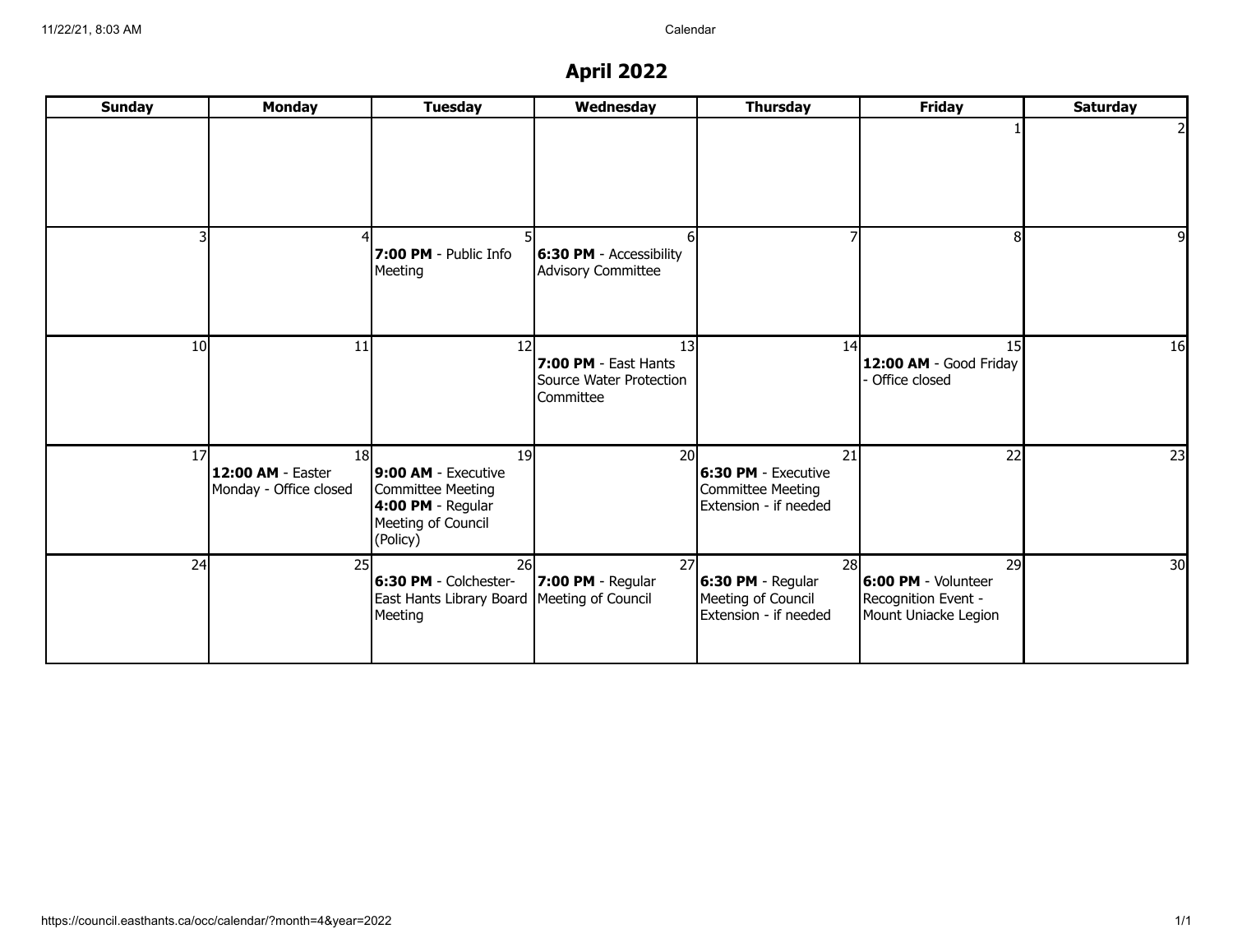## **May 2022**

| <b>Sunday</b> | <b>Monday</b>                                    | <b>Tuesday</b>                                                                                        | Wednesday                                        | <b>Thursday</b>                                                          | <b>Friday</b> | <b>Saturday</b> |
|---------------|--------------------------------------------------|-------------------------------------------------------------------------------------------------------|--------------------------------------------------|--------------------------------------------------------------------------|---------------|-----------------|
|               |                                                  | 7:00 PM - Public Info<br>Meeting                                                                      | $ 6:30$ PM - Accessibility<br>Advisory Committee |                                                                          | ы             |                 |
| 8l            | a                                                | 10                                                                                                    | 11                                               | 12                                                                       | 13            | 14              |
| 15            | 16                                               | 17<br>9:00 AM - Executive<br>Committee Meeting<br>4:00 PM - Regular<br>Meeting of Council<br>(Policy) | 18 <sup>l</sup>                                  | 19<br>6:30 PM - Executive<br>Committee Meeting<br>Extension - if needed  | 20            | 21              |
| 22            | 23<br>12:00 AM - Victoria Day<br>- Office closed | 24                                                                                                    | 25<br>7:00 PM - Regular<br>Meeting of Council    | 26<br>$6:30 PM - Regular$<br>Meeting of Council<br>Extension - if needed | 27            | 28              |
| 29            | 30 <sup>l</sup>                                  | 31                                                                                                    |                                                  |                                                                          |               |                 |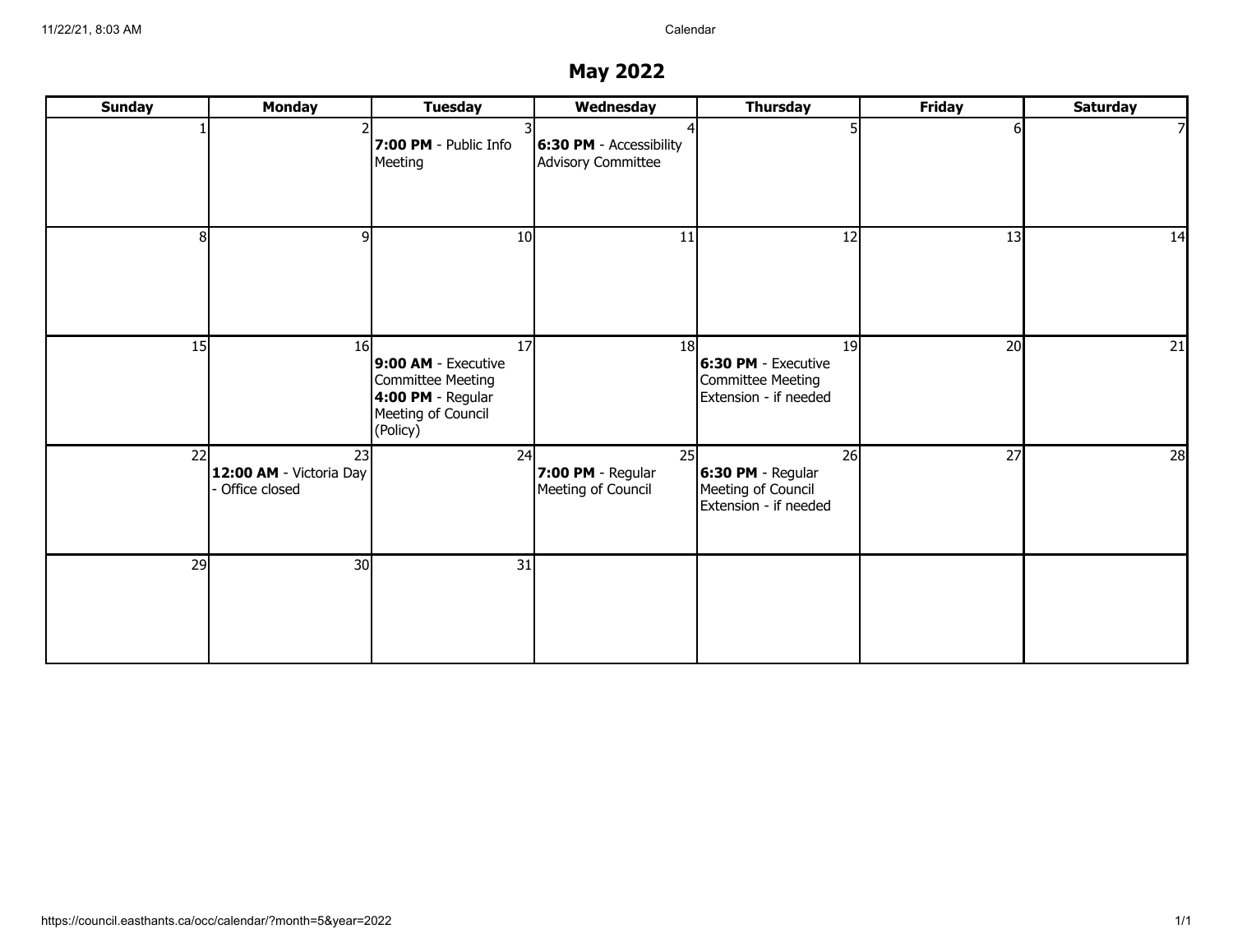#### **June 2022**

| <b>Sunday</b>                             | <b>Monday</b>   | <b>Tuesday</b>                                                                                          | Wednesday                                     | <b>Thursday</b>                                                                       | <b>Friday</b>                             | <b>Saturday</b>                           |
|-------------------------------------------|-----------------|---------------------------------------------------------------------------------------------------------|-----------------------------------------------|---------------------------------------------------------------------------------------|-------------------------------------------|-------------------------------------------|
|                                           |                 |                                                                                                         | 6:30 PM - Accessibility<br>Advisory Committee | 7:00 PM - Fire Advisory<br>Committee<br>12:00 AM - FCM<br>Conference (Regina, SK)     | 12:00 AM - FCM<br>Conference (Regina, SK) | 12:00 AM - FCM<br>Conference (Regina, SK) |
| 12:00 AM - FCM<br>Conference (Regina, SK) |                 | 7:00 PM - Public Info<br>Meeting                                                                        | 81                                            |                                                                                       | 10 <sup>1</sup>                           | 11                                        |
| 12                                        | 13              | 14                                                                                                      | 15                                            | 16                                                                                    | 17                                        | 18                                        |
| 19                                        | 20 <sup>1</sup> | 21<br>9:00 AM - Executive<br>Committee Meeting<br>$4:00$ PM - Regular<br>Meeting of Council<br>(Policy) | 22                                            | 23<br>6:30 PM - Executive<br>Committee Meeting<br>Extension - if needed               | 24                                        | 25                                        |
| 26                                        | 27              | <b>28</b><br>6:30 PM - Colchester-<br>East Hants Library Board Meeting of Council<br>Meeting            | <b>29I</b><br>$ 7:00$ PM - Regular            | 30 <sup>l</sup><br>$6:30$ PM - Regular<br>Meeting of Council<br>Extension - if needed |                                           |                                           |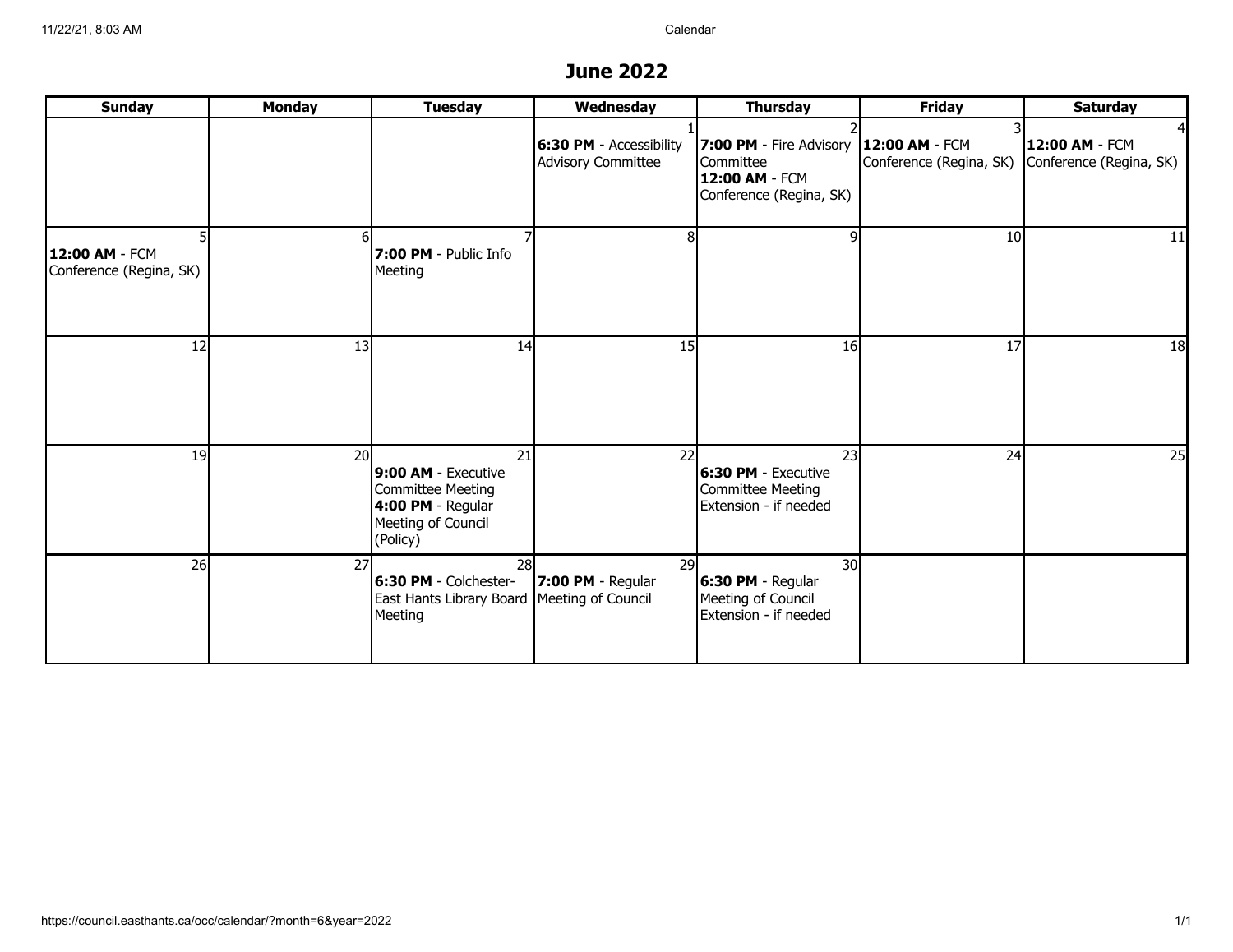## **July 2022**

| <b>Sunday</b> | <b>Monday</b> | <b>Tuesday</b>                                                                                          | Wednesday                                                  | <b>Thursday</b>                                                                      | <b>Friday</b>                          | <b>Saturday</b> |
|---------------|---------------|---------------------------------------------------------------------------------------------------------|------------------------------------------------------------|--------------------------------------------------------------------------------------|----------------------------------------|-----------------|
|               |               |                                                                                                         |                                                            |                                                                                      | 12:00 AM - Canada Day<br>Office closed | $\overline{2}$  |
| 3             |               | 5:00 PM - Public Info<br>Meeting                                                                        | 61<br><b>6:30 PM</b> - Accessibility<br>Advisory Committee |                                                                                      | 8                                      | 9               |
| 10            | 11            | 12                                                                                                      | 13                                                         | 14                                                                                   | 15                                     | 16              |
| 17            | 18            | 19<br>9:00 AM - Executive<br>Committee Meeting<br>$4:00$ PM - Regular<br>Meeting of Council<br>(Policy) | 20                                                         | $\overline{21}$<br>6:30 PM - Executive<br>Committee Meeting<br>Extension - if needed | 22                                     | 23              |
| 24            | 25            | 26                                                                                                      | 27<br>7:00 PM - Regular<br>Meeting of Council              | 28<br>6:30 PM - Regular<br>Meeting of Council<br>Extension - if needed               | 29                                     | 30              |
| 31            |               |                                                                                                         |                                                            |                                                                                      |                                        |                 |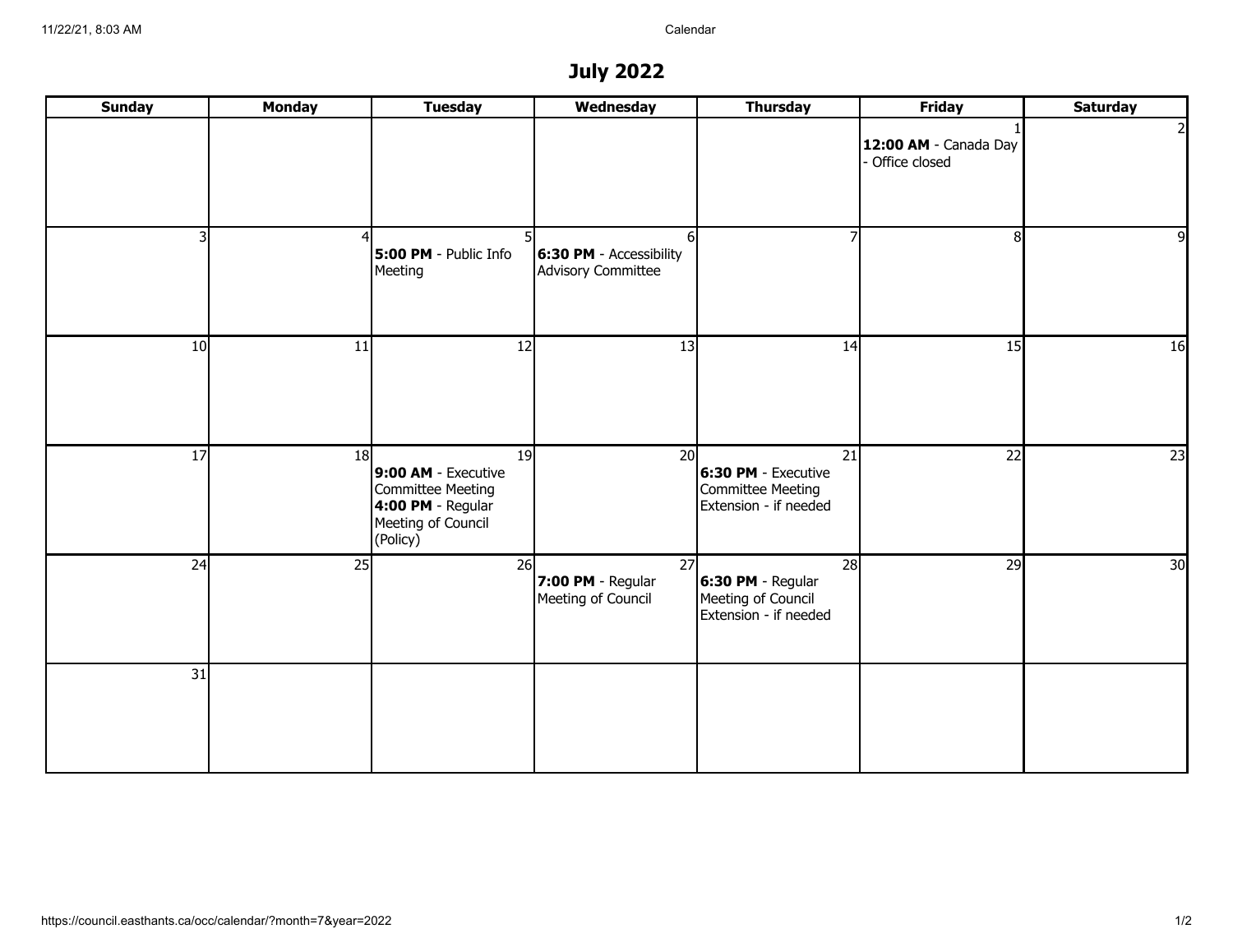## **August 2022**

| <b>Sunday</b> | <b>Monday</b>                           | <b>Tuesday</b> | Wednesday                                        | <b>Thursday</b> | <b>Friday</b> | <b>Saturday</b> |
|---------------|-----------------------------------------|----------------|--------------------------------------------------|-----------------|---------------|-----------------|
|               | 12:00 AM - Natal Day -<br>Office closed |                | $ 6:30$ PM - Accessibility<br>Advisory Committee |                 |               | $6 \mid$        |
|               | 81                                      | -9l            | 10                                               | 11              | 12            | 13              |
| 14            | 15                                      | 16             | 17                                               | 18              | 19            | 20              |
| 21            | 22                                      | 23             | 24                                               | 25              | 26            | 27              |
| 28            | 29                                      | 30             | 31                                               |                 |               |                 |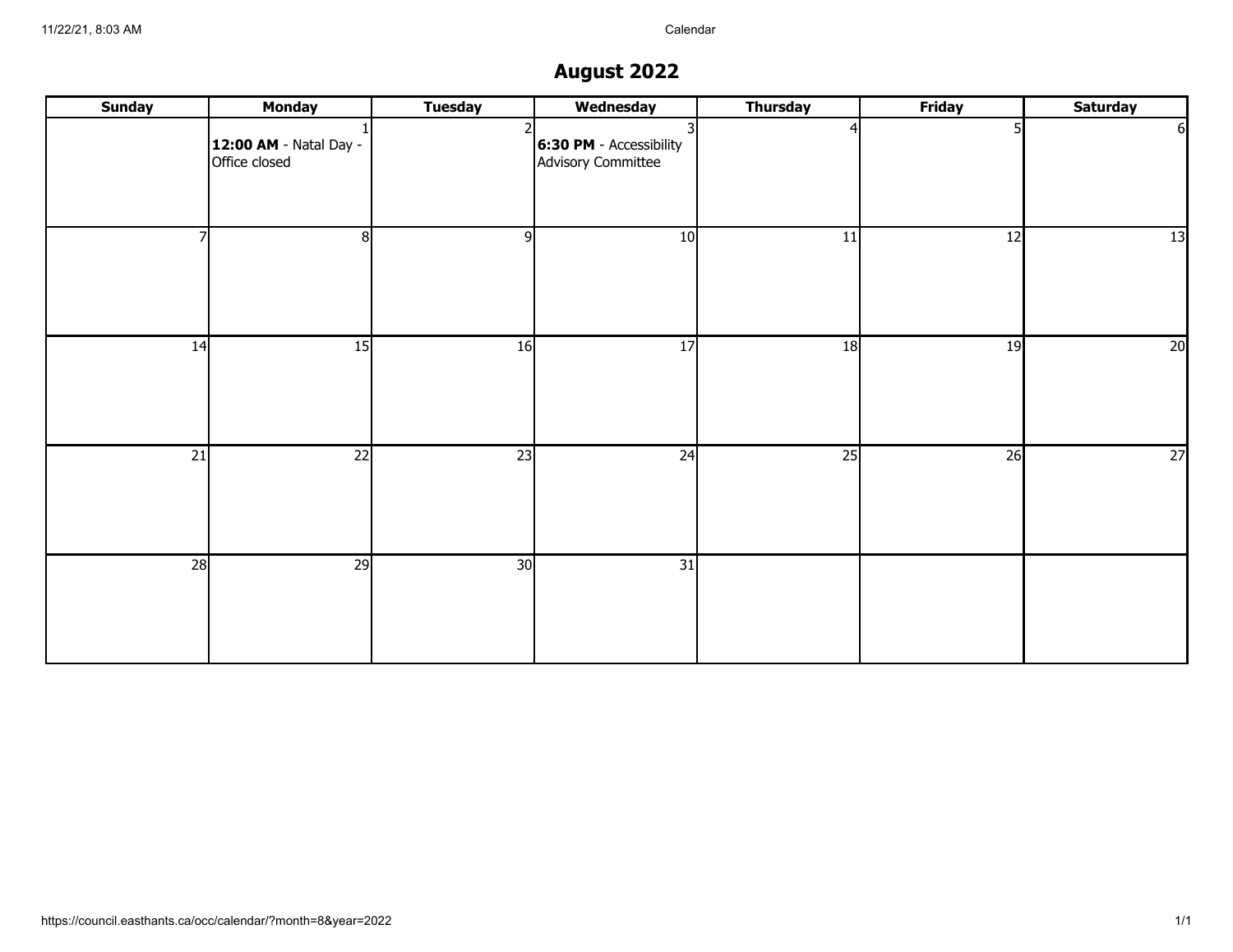# **September 2022**

| <b>Sunday</b> | <b>Monday</b>                                                | <b>Tuesday</b>                                                                                                     | Wednesday                                                                                                  | <b>Thursday</b>                                                                | <b>Friday</b>                                                                                  | <b>Saturday</b> |
|---------------|--------------------------------------------------------------|--------------------------------------------------------------------------------------------------------------------|------------------------------------------------------------------------------------------------------------|--------------------------------------------------------------------------------|------------------------------------------------------------------------------------------------|-----------------|
|               |                                                              |                                                                                                                    |                                                                                                            | 7:00 PM - Fire Advisory<br>Committee                                           |                                                                                                |                 |
|               | 12:00 AM - Labour Day 7:00 PM - Public Info<br>Office closed | Meeting                                                                                                            | $ 6:30$ PM - Accessibility<br>Advisory Committee<br>7:00 PM - Special Exec<br>Comm./Council (if<br>needed) | 8                                                                              | 91                                                                                             | 10 <sup>1</sup> |
| 11            | 12                                                           | 13                                                                                                                 | 14                                                                                                         | 15                                                                             | 16                                                                                             | 17              |
| 18            | 19                                                           | 20 <sup>1</sup><br>9:00 AM - Executive<br>Committee Meeting<br>4:00 PM - Regular<br>Meeting of Council<br>(Policy) | 21                                                                                                         | 22<br>6:30 PM - Executive<br><b>Committee Meeting</b><br>Extension - if needed | 23                                                                                             | 24              |
| 25            | 26                                                           | 27<br>6:30 PM - Colchester-<br>East Hants Library Board Meeting of Council<br>Meeting                              | 28<br>$ 7:00$ PM - Regular                                                                                 | 29<br>6:30 PM - Regular<br>Meeting of Council<br>Extension                     | 30 <sup>l</sup><br>12:00 AM - National<br>Day for Truth &<br>Reconciliation - Office<br>closed |                 |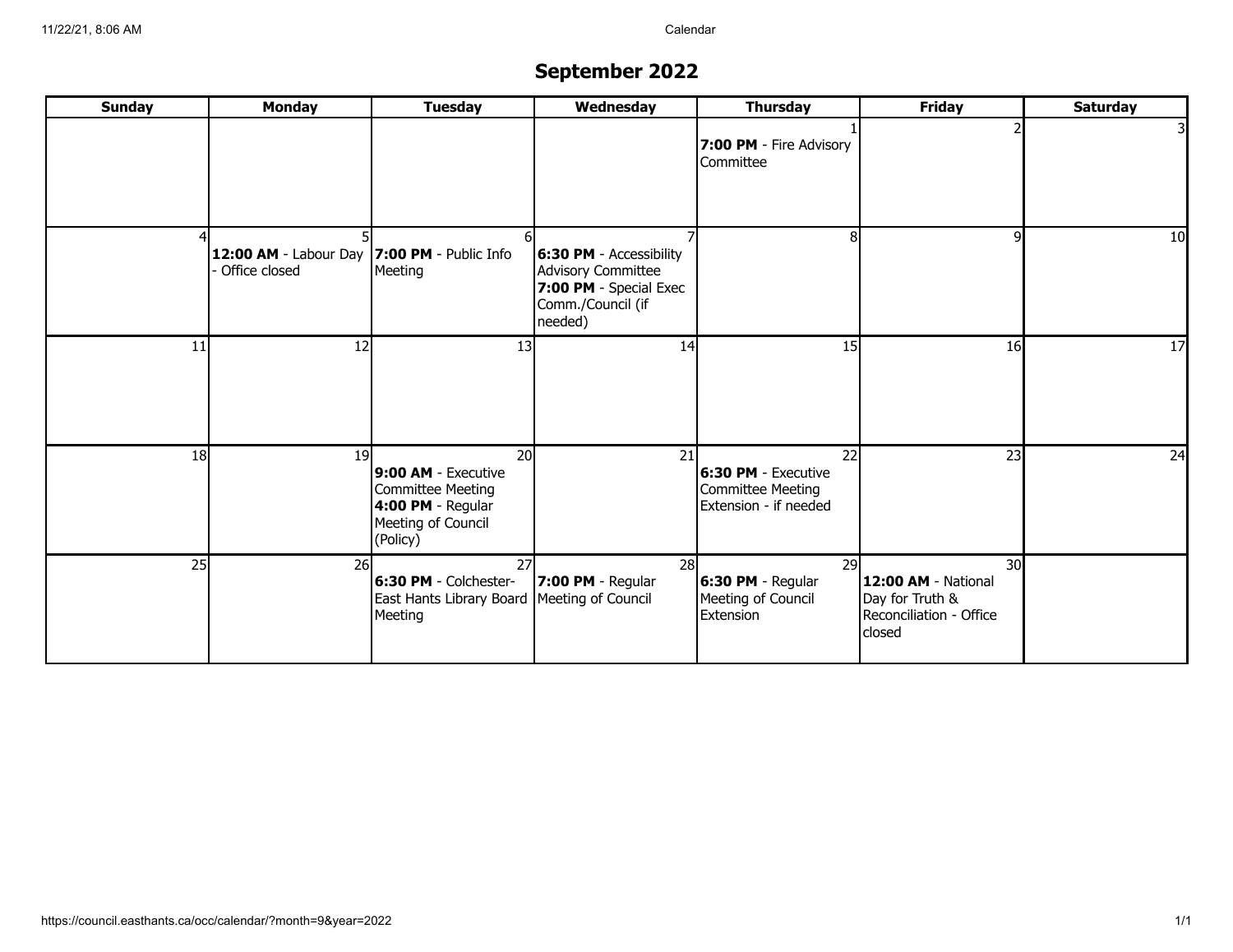#### **October 2022**

| <b>Sunday</b> | <b>Monday</b>                                                        | <b>Tuesday</b>                                                                                          | Wednesday                                                          | <b>Thursday</b>                                                         | <b>Friday</b> | <b>Saturday</b> |
|---------------|----------------------------------------------------------------------|---------------------------------------------------------------------------------------------------------|--------------------------------------------------------------------|-------------------------------------------------------------------------|---------------|-----------------|
|               |                                                                      |                                                                                                         |                                                                    |                                                                         |               |                 |
|               |                                                                      | 7:00 PM - Public Info<br>Meeting                                                                        | 6:30 PM - Accessibility<br>Advisory Committee                      | 6                                                                       | 7             | 8               |
|               | 10 <sup>1</sup><br>12:00 AM -<br>Thanksgiving Day -<br>Office closed | 11                                                                                                      | 12                                                                 | 13                                                                      | 14            | 15              |
| 16            | 17                                                                   | 18<br>9:00 AM - Executive<br>Committee Meeting<br>$4:00$ PM - Regular<br>Meeting of Council<br>(Policy) | 19<br>7:00 PM - East Hants<br>Source Water Protection<br>Committee | 20<br>6:30 PM - Executive<br>Committee Meeting<br>Extension - if needed | 21            | 22              |
| 23            | 24                                                                   | 25                                                                                                      | 26<br>7:00 PM - Regular<br>Meeting of Council                      | 27<br>6:30 PM - Regular<br>Meeting of Council<br>Extension - if needed  | 28            | 29              |
| 30            | $\overline{31}$                                                      |                                                                                                         |                                                                    |                                                                         |               |                 |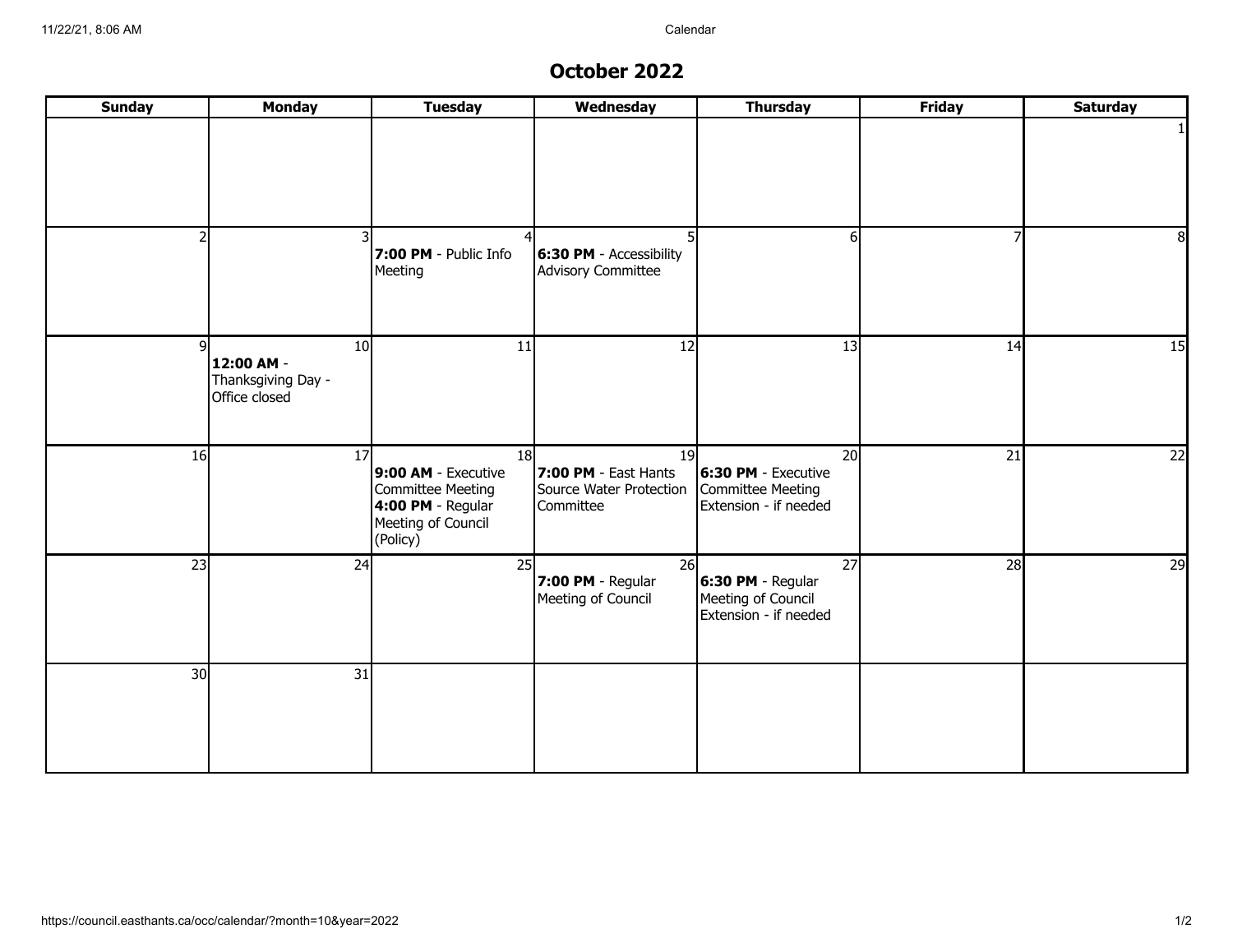#### **November 2022**

| <b>Sunday</b>   | <b>Monday</b> | <b>Tuesday</b>                                                                                        | Wednesday                                     | <b>Thursday</b>                                                         | <b>Friday</b>                                          | <b>Saturday</b> |
|-----------------|---------------|-------------------------------------------------------------------------------------------------------|-----------------------------------------------|-------------------------------------------------------------------------|--------------------------------------------------------|-----------------|
|                 |               | 7:00 PM - Public Info<br>Meeting                                                                      | 6:30 PM - Accessibility<br>Advisory Committee |                                                                         |                                                        |                 |
| 61              |               |                                                                                                       | 9                                             | 10 <sup>1</sup>                                                         | 11<br>12:00 AM -<br>Remembrance Day -<br>Office closed | 12              |
| 13              | 14            | 15<br>9:00 AM - Executive<br>Committee Meeting<br>4:00 PM - Regular<br>Meeting of Council<br>(Policy) | 16 <sup>l</sup>                               | 17<br>6:30 PM - Executive<br>Committee Meeting<br>Extension - if needed | 18                                                     | 19              |
| 20 <sup>1</sup> | 21            | 22<br>6:30 PM - Colchester-<br>East Hants Library Board Meeting of Council<br>Meeting                 | 23<br>$ 7:00$ PM - Regular                    | 24<br>6:30 PM - Regular<br>Meeting of Council<br>Extension - if needed  | 25                                                     | 26              |
| 27              | 28            | 29                                                                                                    | 30 <sup>1</sup>                               |                                                                         |                                                        |                 |